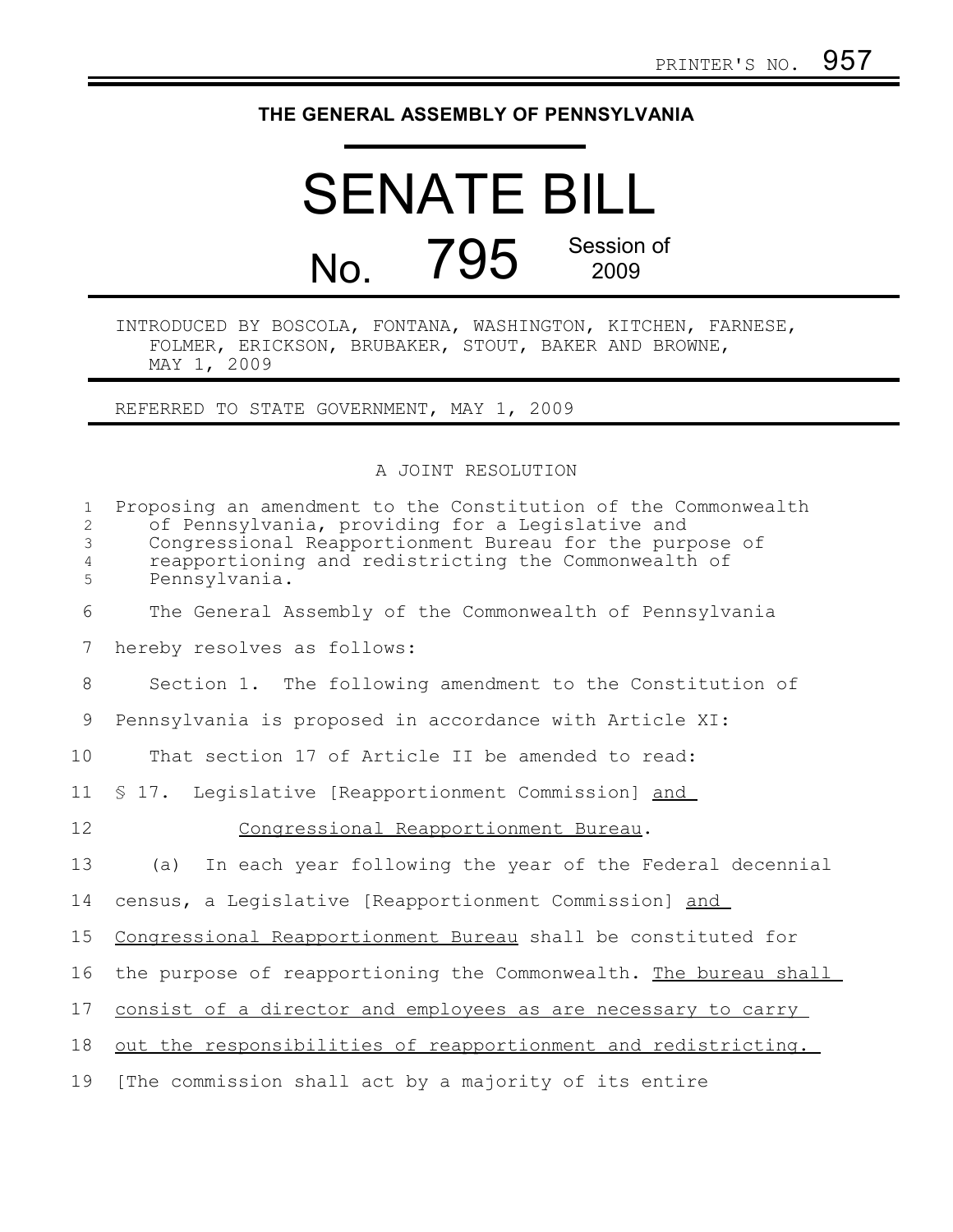membership. 1

(b) The commission shall consist of five members: four of whom shall be the majority and minority leaders of both the Senate and the House of Representatives, or deputies appointed by each of them, and a chairman selected as hereinafter provided. No later than 60 days following the official reporting of the Federal decennial census as required by Federal law, the four members shall be certified by the President pro tempore of the Senate and the Speaker of the House of Representatives to the elections officer of the Commonwealth who under law shall have supervision over elections. 2 3 4 5 6 7 8 9 10 11

The four members within 45 days after their certification shall select the fifth member, who shall serve as chairman of the commission, and shall immediately certify his name to such elections officer. The chairman shall be a citizen of the Commonwealth other than a local, State or Federal official holding an office to which compensation is attached. 12 13 14 15 16 17

If the four members fail to select the fifth member within the time prescribed, a majority of the entire membership of the Supreme Court within 30 days thereafter shall appoint the chairman as aforesaid and certify his appointment to such elections officer. 18 19 20 21 22

Any vacancy in the commission shall be filled within 15 days in the same manner in which such position was originally filled. (c) No later than 90 days after either the commission has been duly certified or the population data for the Commonwealth as determined by the Federal decennial census are available, whichever is later in time, the commission shall file a preliminary reapportionment plan with such elections officer. The commission shall have 30 days after filing the 23 24 25 26 27 28 29 30

20090SB0795PN0957 - 2 -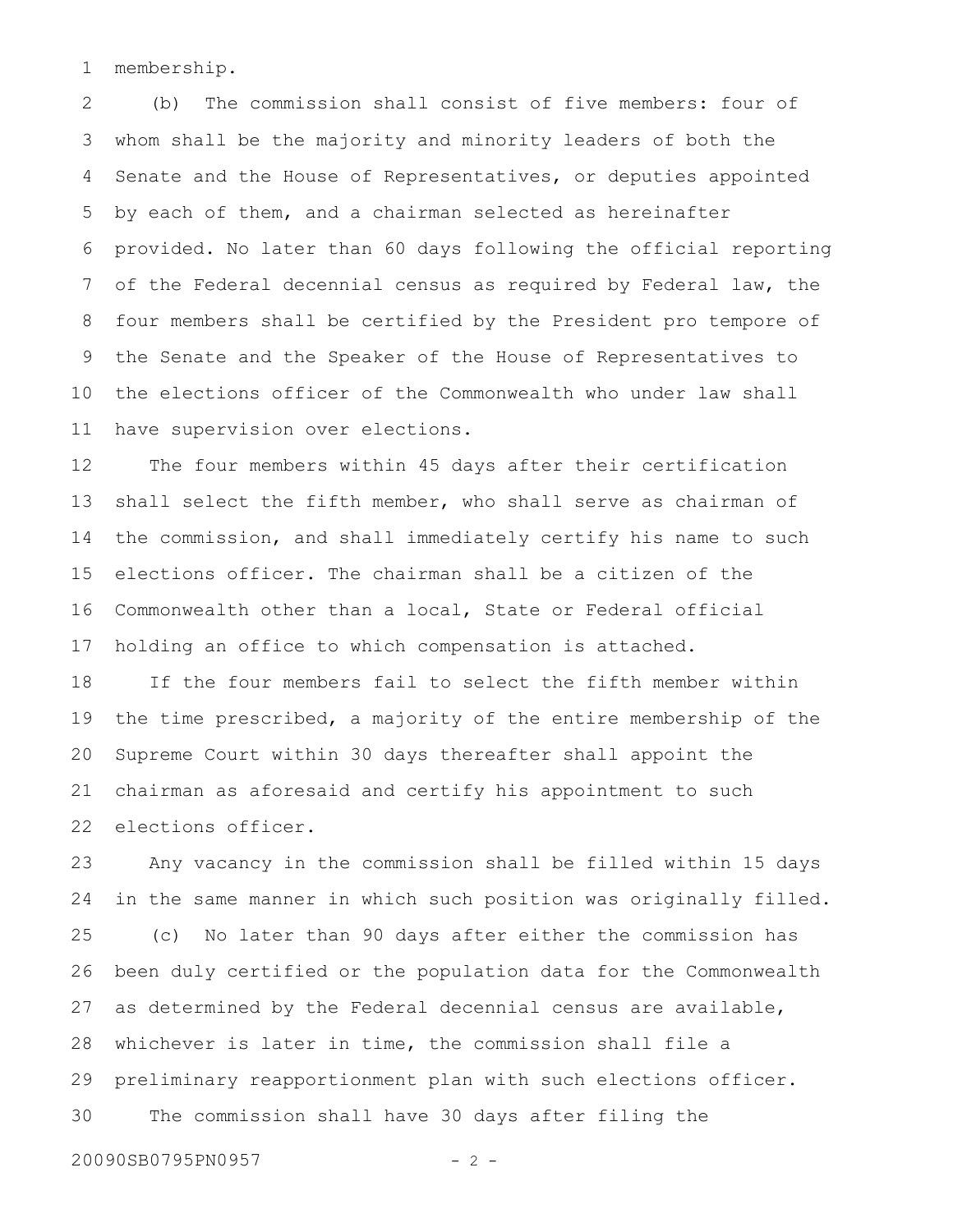preliminary plan to make corrections in the plan. 1

Any person aggrieved by the preliminary plan shall have the same 30-day period to file exceptions with the commission in which case the commission shall have 30 days after the date the exceptions were filed to prepare and file with such elections officer a revised reapportionment plan. If no exceptions are filed within 30 days, or if filed and acted upon, the commissions's plan shall be final and have the force of law. 2 3 4 5 6 7 8

(d) Any aggrieved person may file an appeal from the final plan directly to the Supreme Court within 30 days after the filing thereof. If the appellant establishes that the final plan is contrary to law, the Supreme Court shall issue an order remanding the plan to the commission and directing the commission to reapportion the Commonwealth in a manner not inconsistent with such order. 9 10 11 12 13 14 15

(e) When the Supreme Court has finally decided an appeal or when the last day for filing an appeal has passed with no appeal taken, the reapportionment plan shall have the force of law and the districts therein provided shall be used thereafter in elections to the General Assembly until the next reapportionment as required under this section 17.] 16 17 18 19 20 21

(b) (1) The bureau shall acquire appropriate information, review and evaluate available facilities and develop programs and procedures in preparation for drawing congressional and legislative redistricting plans on the basis of each Federal census. 22 23 24 25 26

(2) By December 31 of each year ending in zero, the bureau shall obtain from the United States Census Bureau information regarding geographic and political units in this Commonwealth for which Federal census population data has been gathered and 20090SB0795PN0957 - 3 -27 28 29 30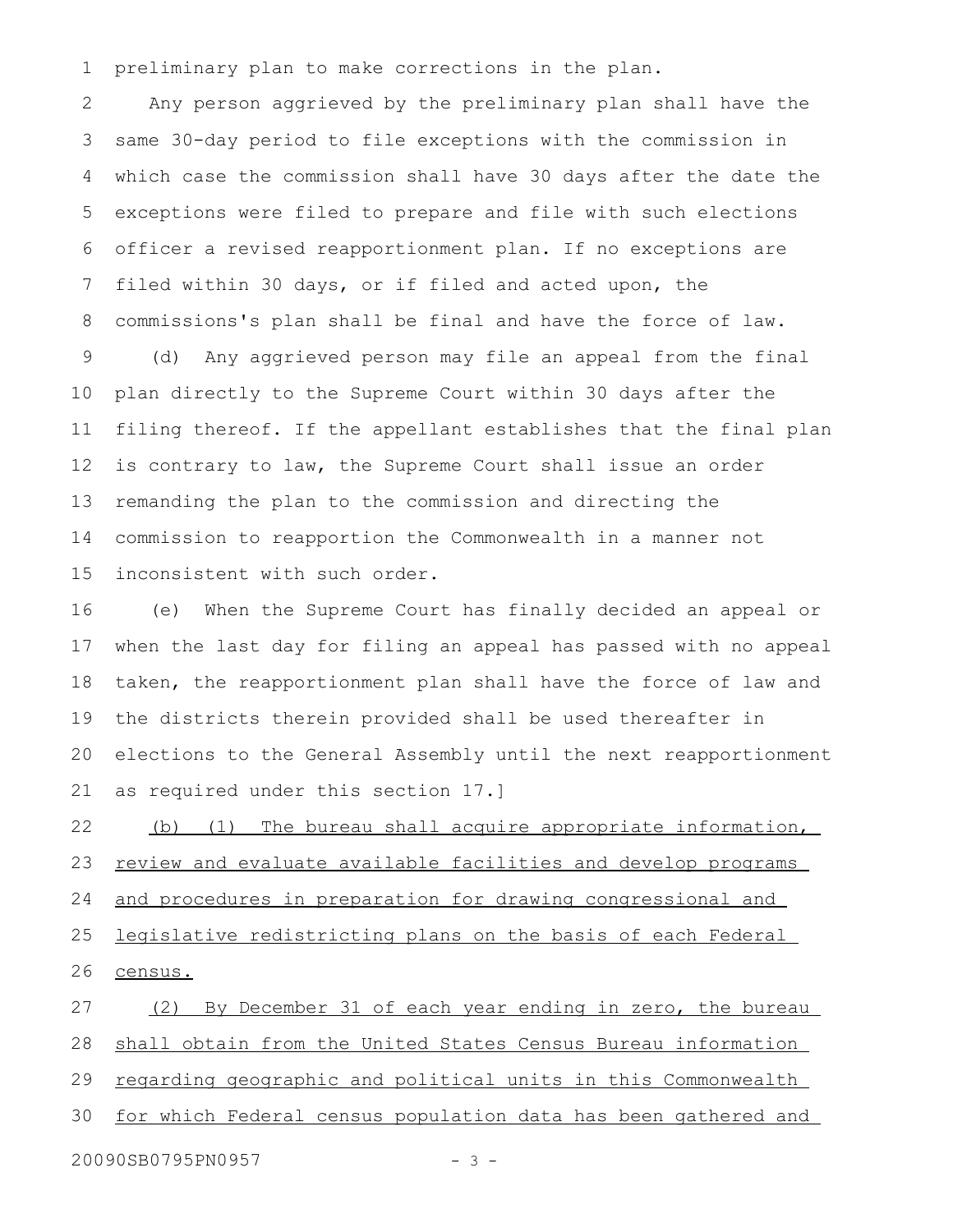will be tabulated. The bureau shall use the data obtained to prepare: (i) Necessary descriptions of geographic and political units for which census data will be reported and which are suitable for use as components of legislative districts. (ii) Maps of counties, cities and other geographic units within this Commonwealth, which may be used to illustrate the locations of legislative district boundaries proposed in plans drawn in accordance with subsection (d). (3) As soon as possible after January 1 of each year ending in one, the bureau shall obtain from the United States Census Bureau the population data needed for legislative districting which the Census Bureau is required to provide this Commonwealth under 13 U.S.C. § 141 (relating to population and other census information) and shall use that data to assign a population figure based upon census data to each geographic or political unit described pursuant to paragraph (2)(i). Upon completing that task, the bureau shall begin the preparation of congressional and legislative districting plans as required by subsection (c). (c) (1) Not later than April 1 of each year ending in one, the bureau shall deliver to the Secretary of the Senate and the Chief Clerk of the House of Representatives identical bills embodying a plan of legislative and congressional districting prepared in accordance with subsection (d). It is the intent of this section that the General Assembly shall bring the bill to a vote in either the Senate or the House of Representatives expeditiously, but not less than seven days after the report of the commission required by subsection (f) is received and made available to the members of the General Assembly, under a 1 2 3 4 5 6 7 8 9 10 11 12 13 14 15 16 17 18 19 20 21 22 23 24 25 26 27 28 29 30

20090SB0795PN0957 - 4 -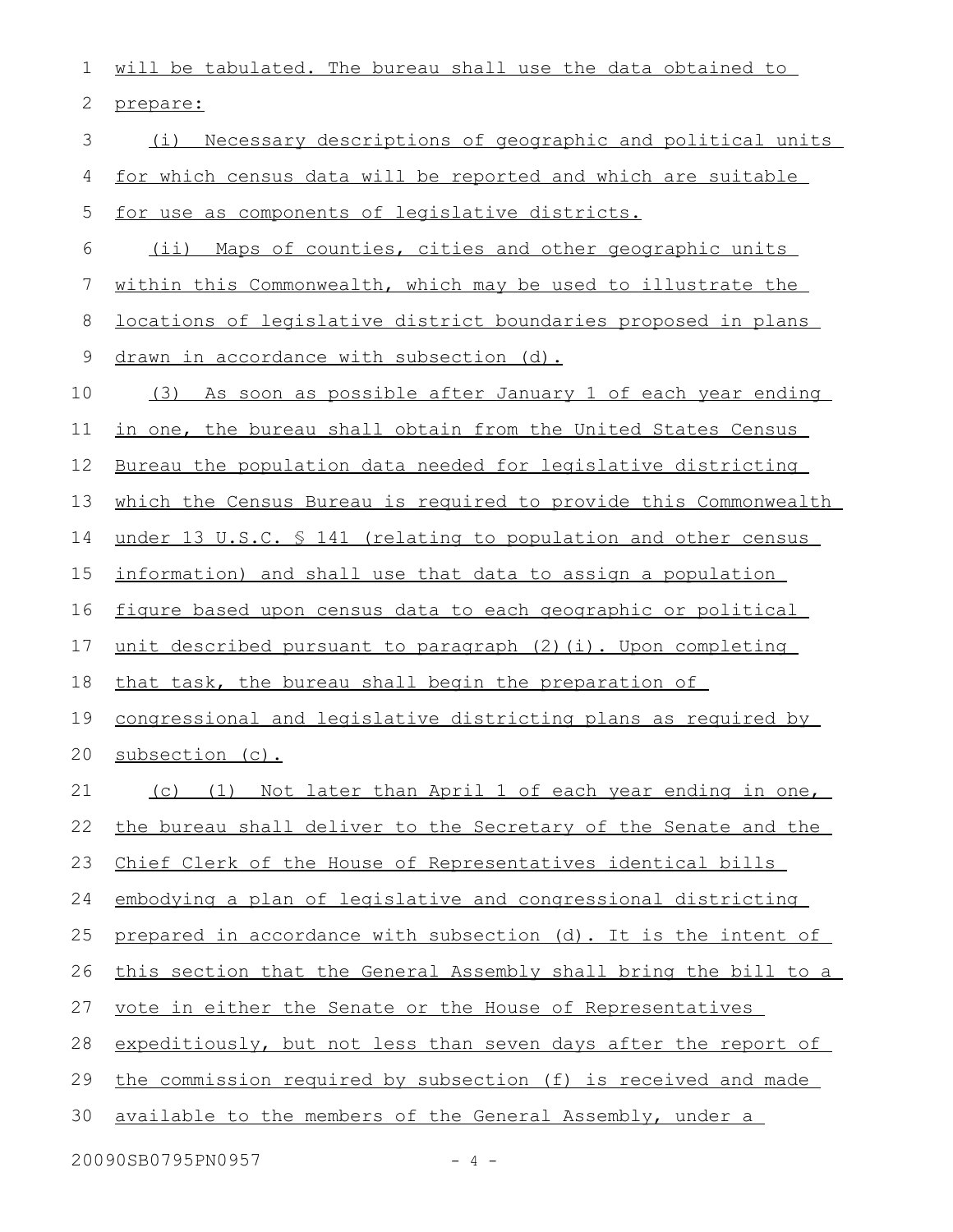| 1  | procedure or rule permitting no amendments except those of a            |
|----|-------------------------------------------------------------------------|
| 2  | purely corrective nature. It is further the intent of this              |
| 3  | section that, if the bill is approved by the first House in             |
| 4  | which it is considered, it shall expeditiously be brought to a          |
| 5  | vote in the second House under a similar procedure or rule.             |
| 6  | (2) If the bill embodying the plan submitted by the bureau              |
| 7  | under paragraph (1) fails to be approved by a constitutional            |
| 8  | majority in either the Senate or the House of Representatives,          |
| 9  | the Secretary of the Senate or the Chief Clerk of the House of          |
| 10 | Representatives, as the case may be, shall at once transmit to          |
| 11 | the bureau information which the Senate or House of                     |
| 12 | Representatives may direct regarding reasons why the plan was           |
| 13 | not approved. The bureau shall prepare a bill embodying a second        |
| 14 | plan of legislative and congressional districting prepared in           |
| 15 | accordance with subsection (d), taking into account the reasons         |
| 16 | cited by the Senate or House of Representatives for its failure         |
| 17 | to approve the plan insofar as it is possible to do so within           |
| 18 | the requirements of subsection (d). If a second plan is required        |
| 19 | under this subsection, the bill embodying it shall be delivered         |
|    | 20 to the Secretary of the Senate and the Chief Clerk of the House      |
| 21 | of Representatives not later than May 1 of the year ending in           |
| 22 | <u>one or 14 days after the date of the vote by which the Senate or</u> |
| 23 | the House of Representatives fails to approve the bill submitted        |
| 24 | under paragraph (1), whichever date is later. It is the intent          |
| 25 | of this section that, if it is necessary to submit a bill under         |
| 26 | this subsection, the bill be brought to a vote not less than            |
| 27 | seven days after the bill is printed and made available to the          |
| 28 | members of the General Assembly, in the same manner as                  |
| 29 | prescribed for the bill required under paragraph (1).                   |
| 30 | (3) If the bill embodying the plan submitted by the bureau              |
|    | 20090SB0795PN0957<br>$-5 -$                                             |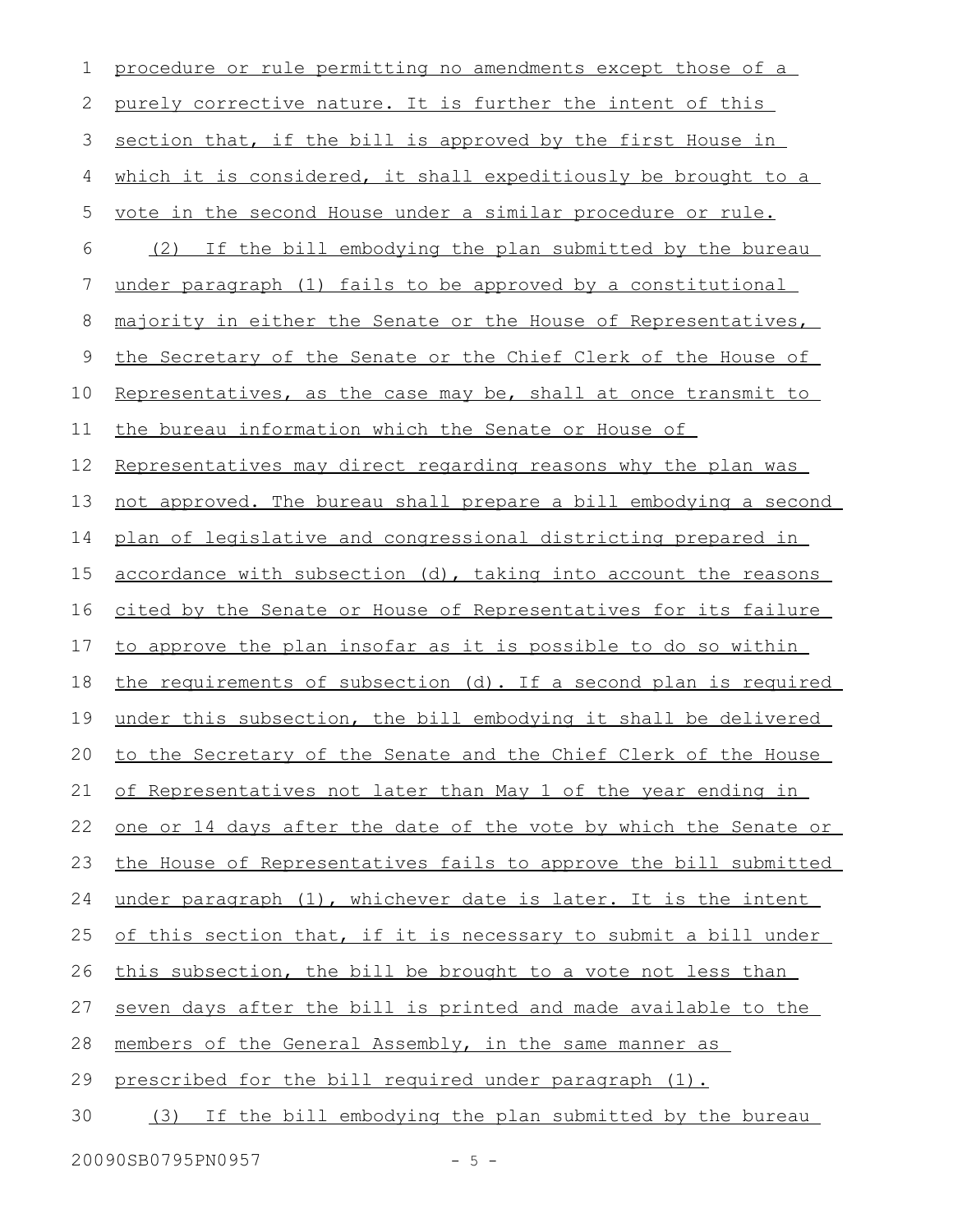| 1           | under paragraph (2) fails to be approved by a constitutional     |
|-------------|------------------------------------------------------------------|
| 2           | majority in either the Senate or the House of Representatives,   |
| 3           | the same procedure as prescribed by paragraph (2) shall be       |
| 4           | followed. If a third plan is required under this subsection, the |
| 5           | bill embodying it shall be delivered to the Secretary of the     |
| 6           | Senate and the Chief Clerk of the House of Representatives not   |
| 7           | later than June 1 of the year ending in one or 14 days after the |
| 8           | date of the vote by which the Senate or the House of             |
| $\mathsf 9$ | Representatives fails to approve the bill submitted under        |
| 10          | paragraph (2), whichever date is later. It is the intent of this |
| 11          | section that if it is necessary to submit a bill under this      |
| 12          | subsection, the bill be brought to a vote within the same time   |
| 13          | period after its delivery to the Secretary of the Senate and the |
| 14          | Chief Clerk of the House of Representatives as is prescribed for |
| 15          | the bill submitted under paragraph (2), but shall be subject to  |
| 16          | amendment in the same manner as other bills.                     |
| 17          | (4)<br><u>Notwithstanding paragraphs (1), (2) and (3):</u>       |
| 18          | If population data from the Federal census which is<br>(i)       |
| 19          | sufficient to permit preparation of a congressional districting  |
|             | 20 plan becomes available at an earlier time than the population |
| 21          | data needed to permit preparation of a legislative districting   |
| 22          | plan in accordance with subsection (d), the bureau shall so      |
| 23          | inform the presiding officers of the Senate and House of         |
| 24          | Representatives. If the presiding officers so direct, the bureau |
| 25          | shall prepare a separate bill establishing congressional         |
| 26          | districts and submit it separately from the bill establishing    |
| 27          | legislative districts. It is the intent of this section that the |
| 28          | General Assembly shall proceed to consider the congressional     |
| 29          | districting bill in substantially the manner prescribed by       |
| 30          | paragraphs $(1)$ , $(2)$ and $(3)$ .                             |
|             | 20090SB0795PN0957<br>$-6-$                                       |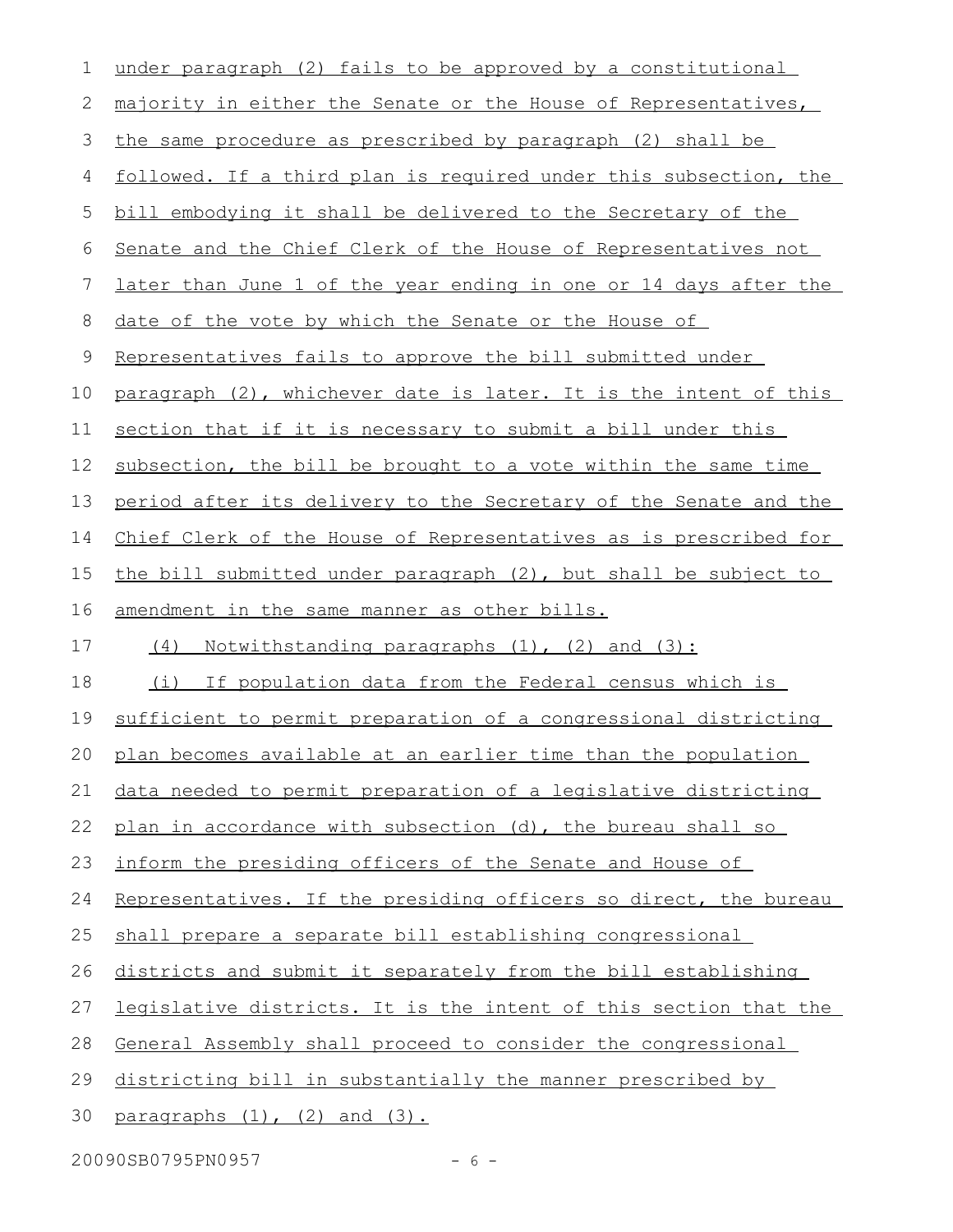| 1  | (ii) If the population data for legislative districting          |
|----|------------------------------------------------------------------|
| 2  | which the United States Census Bureau is required to provide     |
| 3  | this Commonwealth under 13 U.S.C. \$ 141 is not available to the |
| 4  | Legislative and Congressional Reapportionment Bureau on or       |
| 5  | before February 1 of the year ending in one, the dates set forth |
| 6  | in this section shall be extended by a number of days equal to   |
| 7  | the number of days after February 1 of the year ending in one    |
| 8  | that the Federal census population data for legislative          |
| 9  | districting becomes available.                                   |
| 10 | (d) (1) Legislative and congressional districts shall be         |
| 11 | established on the basis of population.                          |
| 12 | Senatorial and representative districts, respectively,<br>(i)    |
| 13 | shall each have a population as nearly equal as practicable to   |
| 14 | the ideal population for such districts, determined by dividing  |
| 15 | the number of districts to be established into the population of |
| 16 | this Commonwealth reported in the Federal decennial census.      |
| 17 | Senatorial districts and representative districts shall not vary |
| 18 | in population from the respective ideal district populations     |
| 19 | except as necessary to comply with one of the other standards    |
|    | 20 enumerated in this section. In no case shall the quotient,    |
| 21 | obtained by dividing the total of the absolute values of the     |
| 22 | deviations of all district populations from the applicable ideal |
| 23 | district population by the number of districts established,      |
| 24 | exceed 2.5% of the applicable ideal district population. No      |
| 25 | senatorial district shall have a population which exceeds that   |
| 26 | of any other senatorial district by more than 5%, and no         |
| 27 | representative district shall have a population which exceeds    |
| 28 | that of any other representative district by more than 5%.       |
| 29 | (ii) Congressional districts shall each have a population as     |
| 30 | nearly equal as practicable to the ideal district population,    |
|    | 20090SB0795PN0957<br>$-7-$                                       |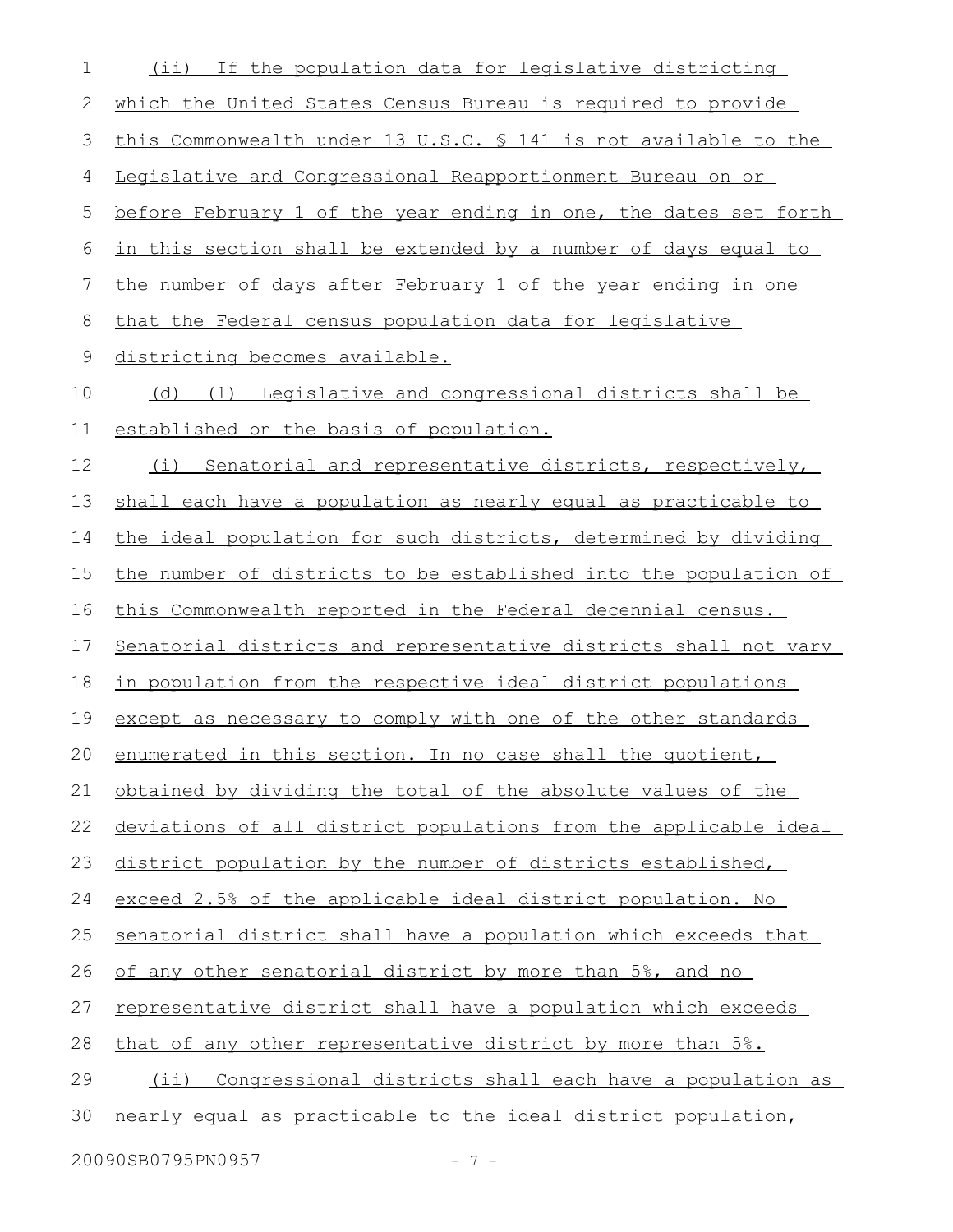| 1           | derived as prescribed in subparagraph (i). No congressional          |
|-------------|----------------------------------------------------------------------|
| 2           | district shall have a population which varies by more than 2.5%      |
| 3           | from the applicable ideal district population.                       |
| 4           | (iii) If a challenge is filed with the Supreme Court                 |
| 5           | alleging excessive population variance among districts               |
| 6           | established in a plan adopted by the General Assembly, the           |
| 7           | General Assembly has the burden of justifying any variance in        |
| 8           | excess of 2.5% between the population of a district and the          |
| $\mathsf 9$ | applicable ideal district population.                                |
| 10          | To the extent consistent with paragraph (1), district<br>(2)         |
| 11          | boundaries shall coincide with the boundaries of political           |
| 12          | subdivisions of this Commonwealth. The number of counties and        |
| 13          | cities divided among more than one district shall be as small as     |
| 14          | possible. When there is a choice between dividing local              |
| 15          | political subdivisions, the more populous subdivisions shall be      |
| 16          | divided before the less populous, but this statement does not        |
| 17          | apply to a legislative district boundary drawn along a county        |
| 18          | <u>line which passes through a city that lies in more than one</u>   |
| 19          | county.                                                              |
| 20          | (3) Districts shall be composed of convenient contiguous             |
| 21          | territory. Areas which meet only at the points of adjoining          |
| 22          | corners are not contiquous.                                          |
| 23          | (4) It is preferable that districts be compact in form, but          |
| 24          | the standards established by paragraphs $(1)$ , $(2)$ and $(3)$ take |
| 25          | precedence over compactness where a conflict arises between          |
| 26          | compactness and these standards. In general, compact districts       |
| 27          | are those which are square, rectangular or hexagonal in shape to     |
| 28          | the extent permitted by natural or political boundaries.             |
| 29          | (5) Districts should represent communities of interest as            |
| 30          | reflected by common economic patterns of production and              |
|             |                                                                      |

20090SB0795PN0957 - 8 -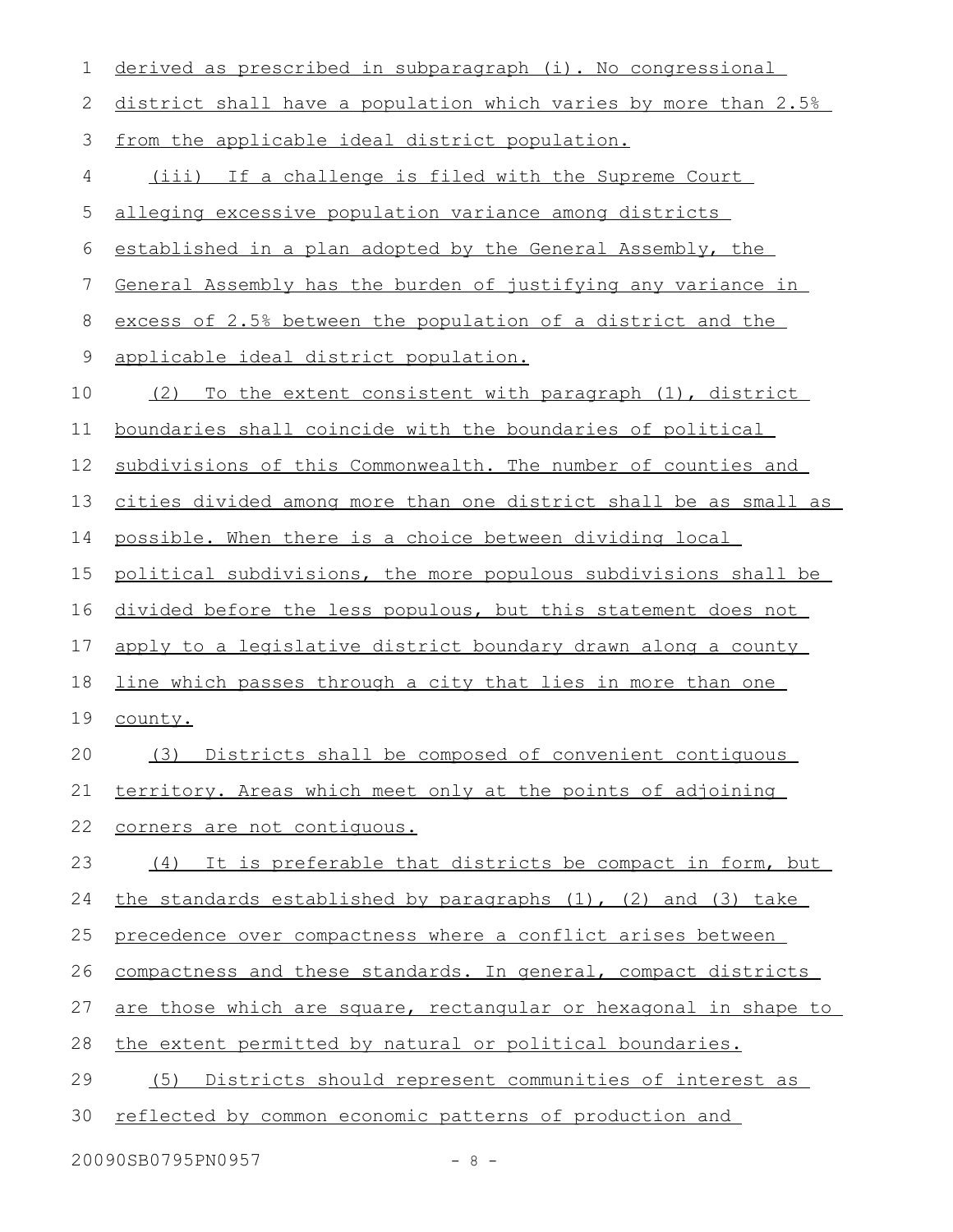| 1  | consumption, school district boundaries, cultural activities,    |
|----|------------------------------------------------------------------|
| 2  | self-identification, media coverage and other relevant           |
| 3  | demographic information.                                         |
| 4  | However, no district shall be drawn for the purpose of<br>(6)    |
| 5  | favoring a political party, incumbent legislator or member of    |
| 6  | Congress or other person or group. In establishing districts, no |
| 7  | use shall be made of any of the following data:                  |
| 8  | Addresses of incumbent legislators or members of<br>(i)          |
| 9  | Congress.                                                        |
| 10 | (ii) Political affiliations of registered voters.                |
| 11 | (iii) Previous election results.                                 |
| 12 | (7)<br>Each bill embodying a plan drawn under this section       |
| 13 | shall provide that any vacancy in the General Assembly which     |
| 14 | takes office in the year ending in one, occurring at a time      |
| 15 | which makes it necessary to fill the vacancy at a special        |
| 16 | election held under section 629 of the act of June 3, 1937       |
| 17 | (P.L.1333, No.320), known as the Pennsylvania Election Code,     |
| 18 | shall be filled from the same district which elected the senator |
| 19 | or representative whose seat is vacant.                          |
| 20 | (8) Each bill embodying a plan drawn under this section          |
| 21 | shall include provisions for election of senators to the General |
| 22 | Assemblies which take office in the years ending in three and    |
| 23 | five, which shall be in conformity with section 16 of this       |
| 24 | <u>article.</u>                                                  |
| 25 | (e) (1) Not later than February 15 of each year ending in        |
| 26 | one, a five-member temporary redistricting advisory commission   |
| 27 | shall be established as provided by this section. The            |
| 28 | commission's only functions shall be those prescribed by         |
| 29 | subsection (f).                                                  |
| 30 | Each of the four selecting authorities shall certify to<br>(i)   |
|    | 20090SB0795PN0957<br>-9-                                         |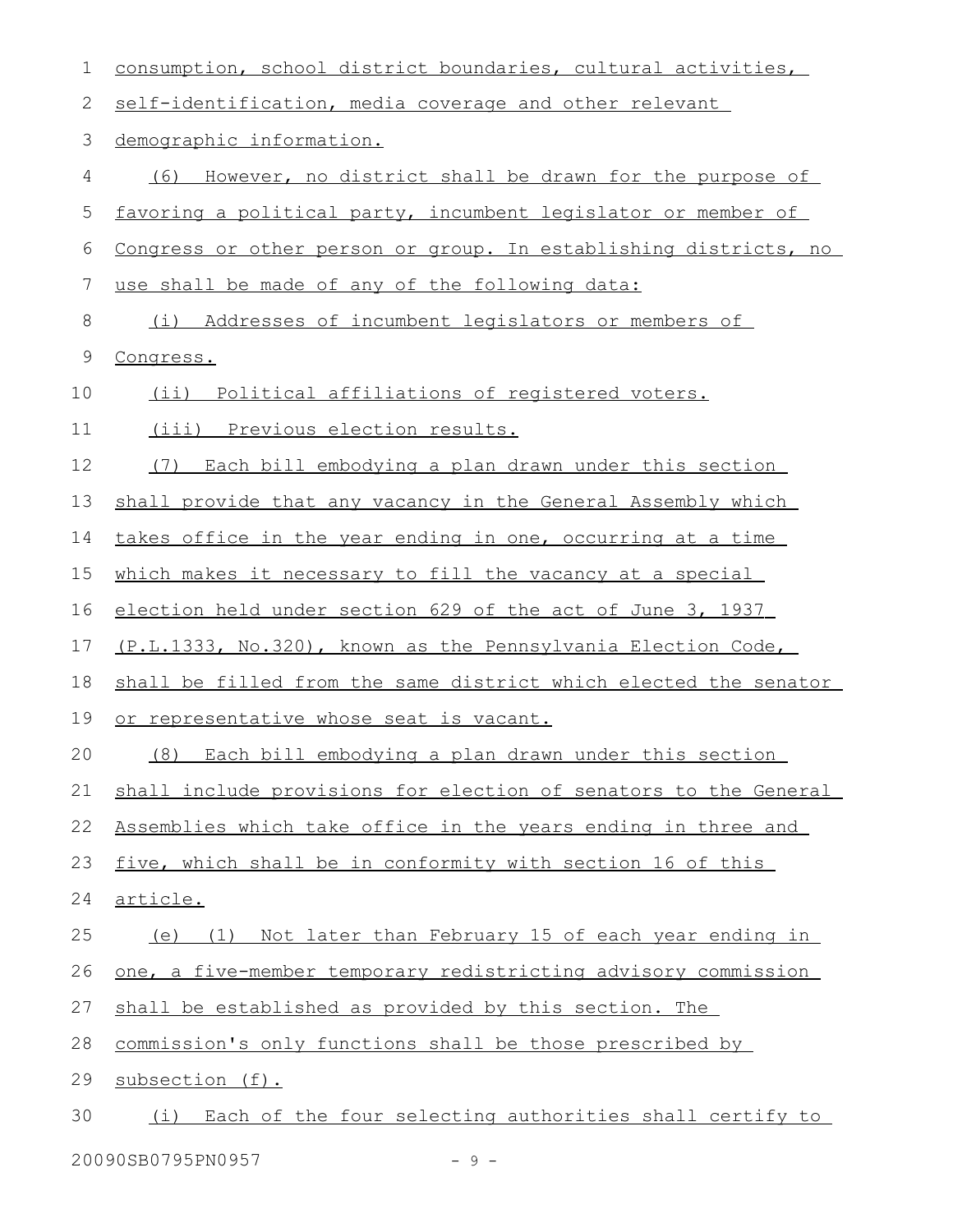| $\mathbf 1$ | the chief election officer his appointment of a person to serve     |
|-------------|---------------------------------------------------------------------|
| 2           | on the commission. The certifications may be made at any time       |
| 3           | after the four selecting authorities have been selected for the     |
| 4           | General Assembly to take office in the year ending in one, even     |
| 5           | though the terms of office of the selecting authorities have not    |
| 6           | actually begun.                                                     |
| 7           | (ii) Within 30 days after the four selecting authorities            |
| 8           | have certified their respective appointments to the commission,     |
| 9           | <u>but in no event later than February 15 of the year ending in</u> |
| 10          | one, the four commission members so appointed shall select, by a    |
| 11          | vote of at least three members, and certify to the chief            |
| 12          | election officer the fifth commission member who shall serve as     |
| 13          | chairperson.                                                        |
| 14          | (iii) A vacancy on the commission shall be filled by the            |
| 15          | initial selecting authority within 15 days after the vacancy        |
| 16          | occurs.                                                             |
| 17          | Members of the commission shall receive per diem travel<br>(iv)     |
| 18          | expenses and reimbursement for other necessary expenses incurred    |
| 19          | in performing their duties under this section.                      |
| 20          | (2) No person shall be appointed to the commission who:             |
| 21          | Is not an eligible elector of this Commonwealth at the<br>(i)       |
| 22          | time of selection.                                                  |
| 23          | (ii) Holds partisan public office or political party office.        |
| 24          | (iii) Is a relative of or is employed by a member of the            |
| 25          | General Assembly or of Congress or is employed directly by the      |
| 26          | General Assembly or by Congress.                                    |
| 27          | The functions of the commission shall be as follows:<br>(f)         |
| 28          | If, in preparation of plans as required by this section,<br>(1)     |
| 29          | the bureau is confronted with the necessity to make any decision    |
| 30          | for which no clearly applicable quideline is provided by            |
|             |                                                                     |

20090SB0795PN0957 - 10 -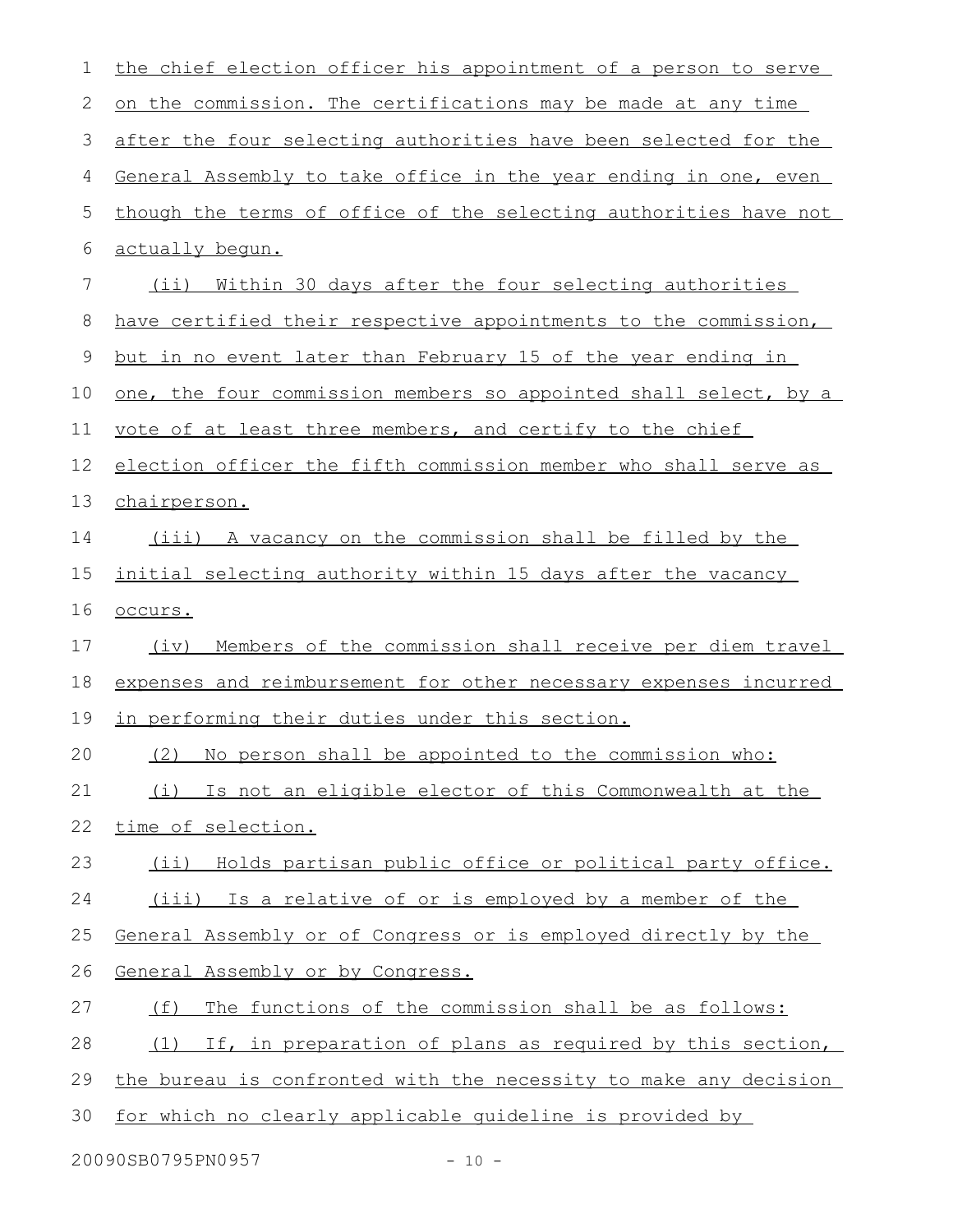| 1              | subsection (d), the bureau may submit a written request for       |
|----------------|-------------------------------------------------------------------|
| 2              | direction to the commission.                                      |
| $\mathfrak{Z}$ | (2) Prior to delivering any plan and the bill embodying that      |
| 4              | plan to the Secretary of the Senate and the Chief Clerk of the    |
| 5              | House of Representatives in accordance with subsection (c), the   |
| 6              | bureau shall provide to persons outside the bureau staff only     |
| 7              | such information regarding the plan as may be required by         |
| 8              | policies agreed upon by the commission. This paragraph does not   |
| $\mathsf 9$    | apply to population data furnished to the bureau by the United    |
| 10             | States Census Bureau.                                             |
| 11             | Upon each delivery by the bureau to the General Assembly<br>(3)   |
| 12             | of a bill embodying a plan, pursuant to subsection (c), the       |
| 13             | commission shall at the earliest feasible time make available to  |
| 14             | the public the following information:                             |
| 15             | Copies of the bill delivered by the bureau to the<br>(i)          |
|                |                                                                   |
| 16             | General Assembly.                                                 |
| 17             | (ii) Maps illustrating the plan.                                  |
| 18             | (iii) A summary of the standards prescribed by subsection         |
| 19             | (d) for development of the plan.                                  |
| 20             | (iv) A statement of the population of each district included      |
| 21             | in the plan and the relative deviation of each district           |
| 22             | population from the ideal district population.                    |
| 23             | Upon the delivery by the bureau to the General Assembly<br>(4)    |
| 24             | of a bill embodying an initial plan, as required by subsection    |
| 25             | (c)(1), the commission shall:                                     |
| 26             | (i) As expeditiously as reasonably possible, schedule and         |
| 27             | conduct at least three public hearings, in different geographic   |
| 28             | regions of this Commonwealth, on the plan embodied in the bill    |
| 29             | delivered by the bureau to the General Assembly.                  |
| 30             | Following the hearings, promptly prepare and submit to<br>$(i$ i) |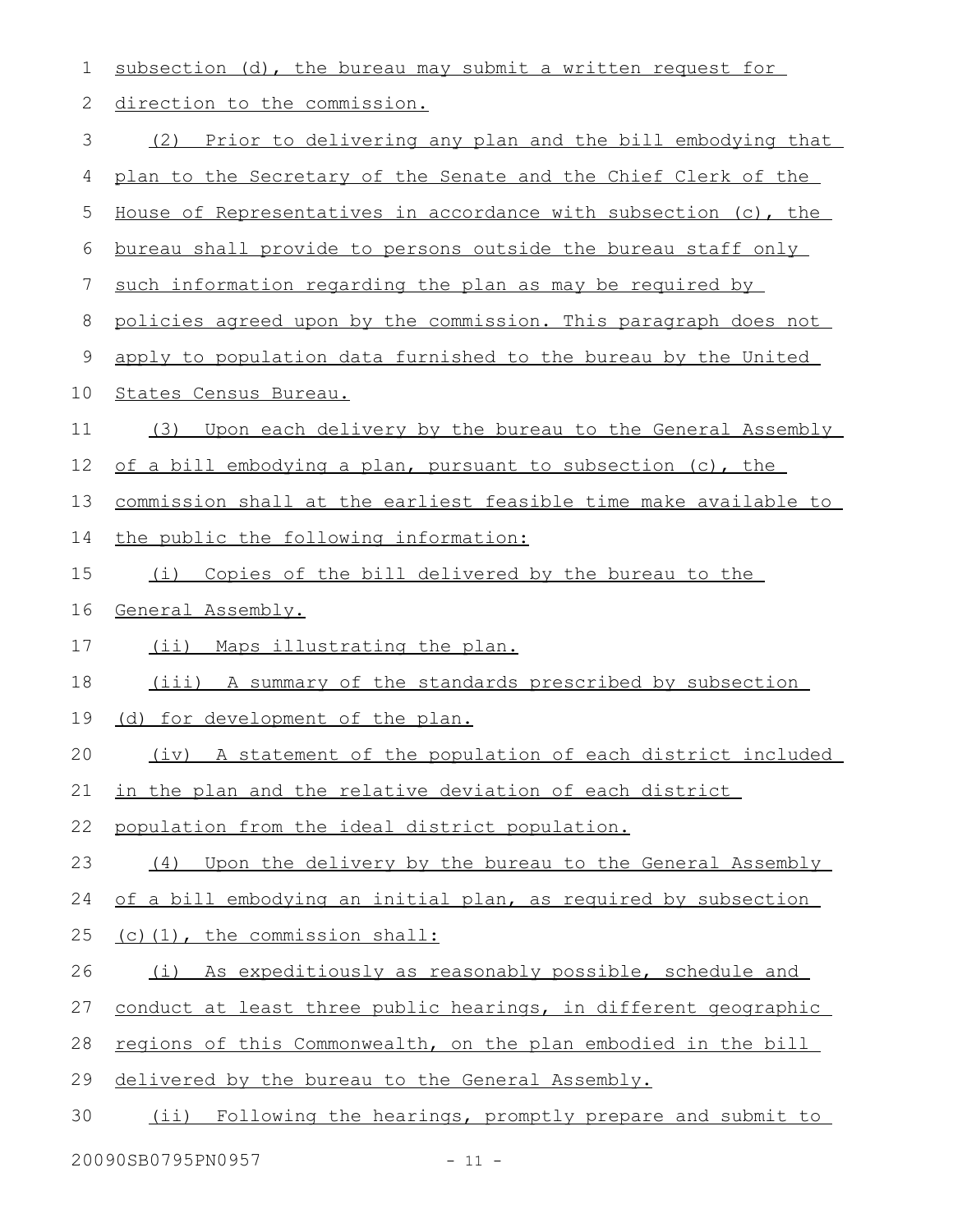the Secretary of the Senate and the Chief Clerk of the House of Representatives a report summarizing information and testimony received by the commission in the course of the hearings. The commission's report shall include any comments and conclusions which its members deem appropriate on the information and testimony received at the hearings or otherwise presented to the commission. 1 2 3 4 5 6 7

[(f)] (g) Any district which does not include the residence from which a member of the Senate was elected whether or not scheduled for election at the next general election shall elect a Senator at such election. 8 9 10 11

[(g) The General Assembly shall appropriate sufficient funds for the compensation and expenses of members and staff appointed by the commission, and other necessary expenses. The members of the commission shall be entitled to such compensation for their services as the General Assembly from time to time shall determine, but no part thereof shall be paid until a preliminary plan is filed. If a preliminary plan is filed but the commission fails to file a revised or final plan within the time prescribed, the commission members shall forfeit all right to compensation not paid. 12 13 14 15 16 17 18 19 20 21

(h) If a preliminary, revised or final reapportionment plan is not filed by the commission within the time prescribed by this section, unless the time be extended by the Supreme Court for cause shown, the Supreme Court shall immediately proceed on its own motion to reapportion the Commonwealth. 22 23 24 25 26

(i) Any reapportionment plan filed by the commission, or ordered or prepared by the Supreme Court upon the failure of the commission to act, shall be published by the elections officer once in at least one newspaper of general circulation in each 27 28 29 30

20090SB0795PN0957 - 12 -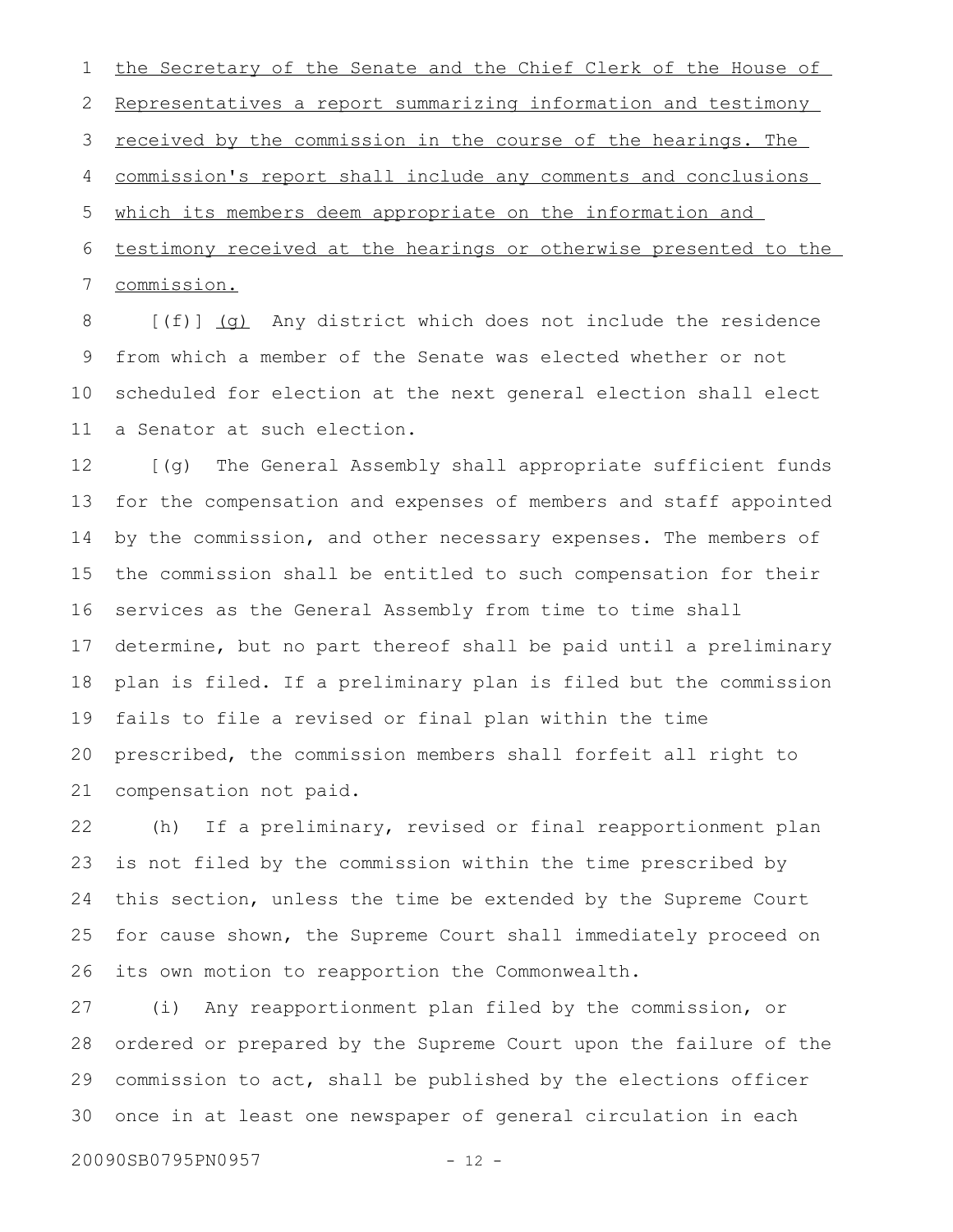senatorial and representative district. The publication shall contain a map of the Commonwealth showing the complete reapportionment of the General Assembly by districts, and a map showing the reapportionment districts in the area normally served by the newspaper in which the publication is made. The publication shall also state the population of the senatorial and representative districts having the smallest and largest population and the percentage variation of such districts from the average population for senatorial and representative districts.] (h) All positions in the bureau shall be deemed to be included in the list of positions set forth in section 3(d) of the act of August 5, 1941 (P.L.752, No.286) , known as the Civil Service Act, and the provisions and benefits of the act shall be applicable to the employees of and positions in the bureau. (i) The bureau shall expire and its responsibilities shall terminate not later than November 1 of each year ending in one and shall be reconstituted on November 1 in the year of the next Federal decennial census. (j) The following words and phrases when used in this section shall have the meanings given to them in this subsection unless the context clearly indicates otherwise: " Bureau. " The Legislative and Congressional Reapportionment Bureau. " Chief election officer." The Secretary of the Commonwealth or a designee. " Commission." The temporary redistricting advisory commission established under this section. " Federal census. " The decennial census required by Federal 1 2 3 4 5 6 7 8 9 10 11 12 13 14 15 16 17 18 19 20 21 22 23 24 25 26 27 28 29

law to be conducted by the United States Census Bureau in every 30

20090SB0795PN0957 - 13 -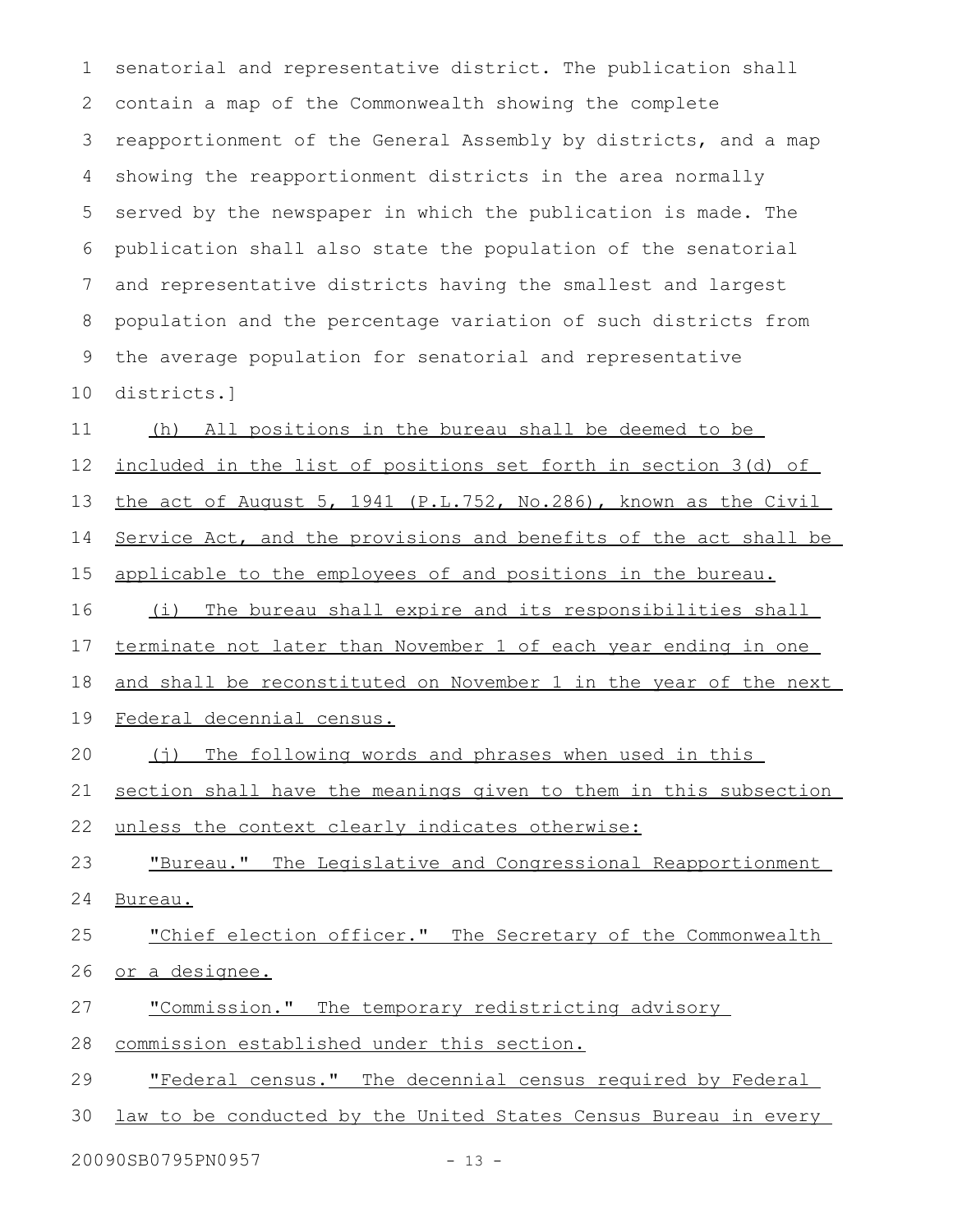|  | vear ending in zero |  |  |
|--|---------------------|--|--|
|  |                     |  |  |

| $\mathbf{2}$ | "Four selecting authorities."                                    |
|--------------|------------------------------------------------------------------|
| 3            | (1)<br>The Majority Leader of the Senate.                        |
| 4            | (2)<br>The Minority Leader of the Senate.                        |
| 5            | (3)<br>The Majority Leader of the House of Representatives.      |
| 6            | The Minority Leader of the House of Representatives.<br>(4)      |
| 7            | "Partisan public office."                                        |
| $\,8\,$      | An elective or appointive office in the executive or<br>(1)      |
| 9            | legislative branch or in an independent establishment of the     |
| 10           | Federal Government.                                              |
| 11           | (2) An elective office in the executive or legislative           |
| 12           | branch of the government of this Commonwealth or an office which |
| 13           | is filled by appointment.                                        |
| 14           | (3)<br>An office of a county, city or other political            |
| 15           | subdivision of this Commonwealth which is filled by an election  |
| 16           | process involving nomination and election of candidates on a     |
|              |                                                                  |
| 17           | partisan basis.                                                  |
| 18           | "Plan." A plan for legislative and congressional                 |
| 19           | reapportionment drawn under the requirements of this section.    |
| 20           | "Political party office." An elective office in the national     |
| 21           | or State organization of a political party.                      |
| 22           | "Relative." An individual who is related to the person in        |
| 23           | question as father, mother, son, daughter, brother, sister,      |
| 24           | uncle, aunt, first cousin, nephew, niece, husband, wife,         |
| 25           | grandfather, grandmother, father-in-law, mother-in-law, son-in-  |
| 26           | law, daughter-in-law, brother-in-law, sister-in-law, stepfather, |
| 27           | stepmother, stepson, stepdaughter, stepbrother, stepsister, half |
| 28           | brother or half sister.                                          |
| 29           | Section 2. (a) Upon the first passage by the General             |
| 30           | Assembly of this proposed constitutional amendment, the          |